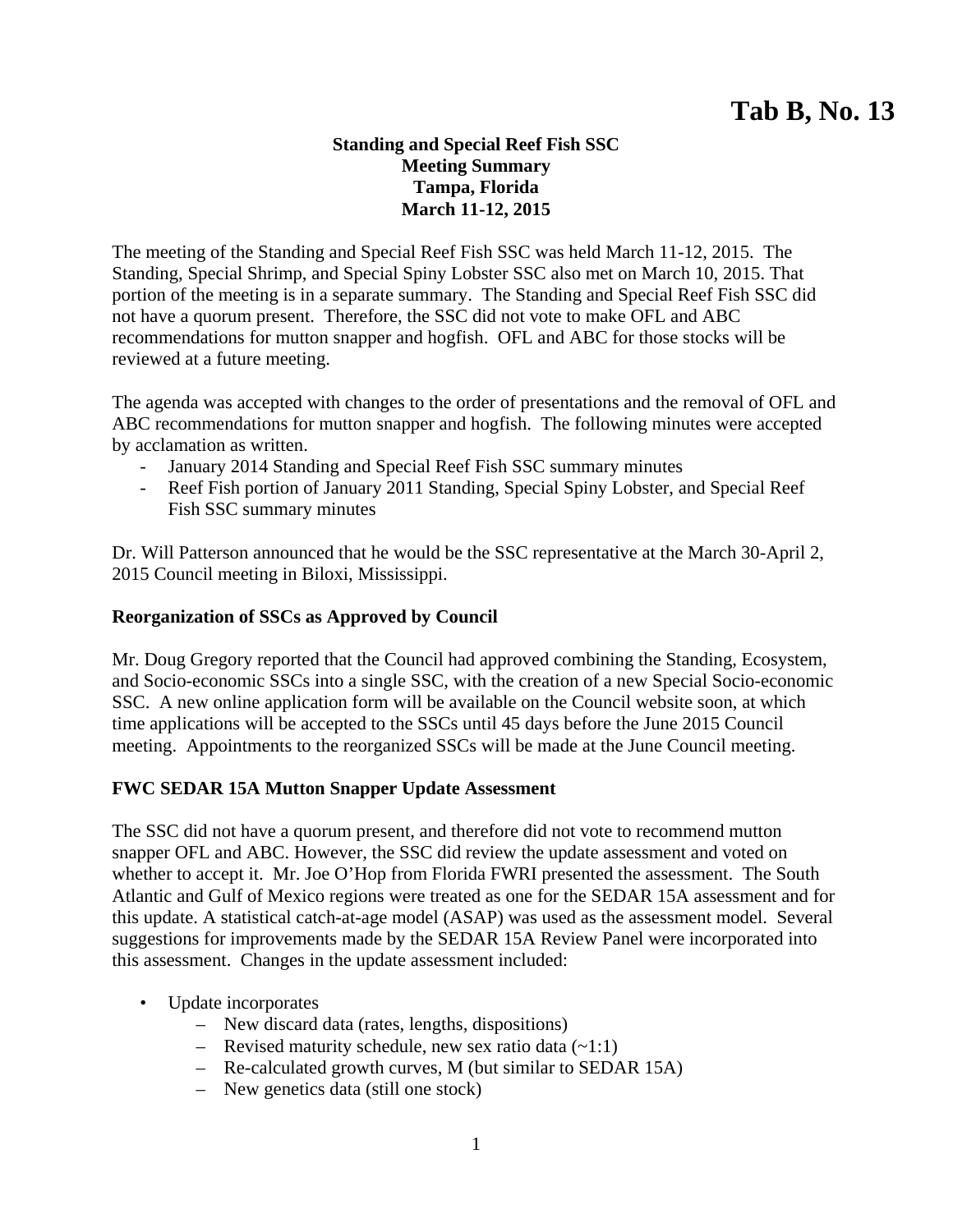- Stochastic Age-Length-Key (but still external to model)
- Fishery ALK and Direct aging as sensitivities
- Newer methods for constructing indices of abundance
- ALK- age comps for discards, indices of abundance
- Selectivity modeled with logistic and double logistic curves – And linkage of fishery dependent indices to fleets
- Adjusted 1981-1991 Head Boat Survey landings and discards – [SEDAR41-DW40, August 2014]
- Adjusted MRFSS/MRIP time series, by coast, year, and mode
- Base run, eighty-one sensitivity runs, 10-year retrospective, likelihood profiling, and MCMC (multiple chains)

Indices generally followed the same trends as in the previous assessment. One difference in the results of the update assessment compared to the SEDAR 15A benchmark assessment was a change in the maturity curves. The average length at 50% maturity was reduced from 402 mm (15.8 inches) TL to 388 mm (15.3 inches) total length. The age at 50% maturity was also reduced from 3.71 years to 2.72 years.

A plot of Markov Chain Monte Carlo results for SSB-ratio and F-ratio was made using F30% SPR as the proxy for F<sub>MSY</sub>. None of the F-ratios were above 1 (overfishing not occurring). Only 6.2% of the SSB-ratios were less than MSST  $(1-M*B_{MSY})$  and only 24.3% were less than 1, indicating that the stock is not overfished (Figure 1).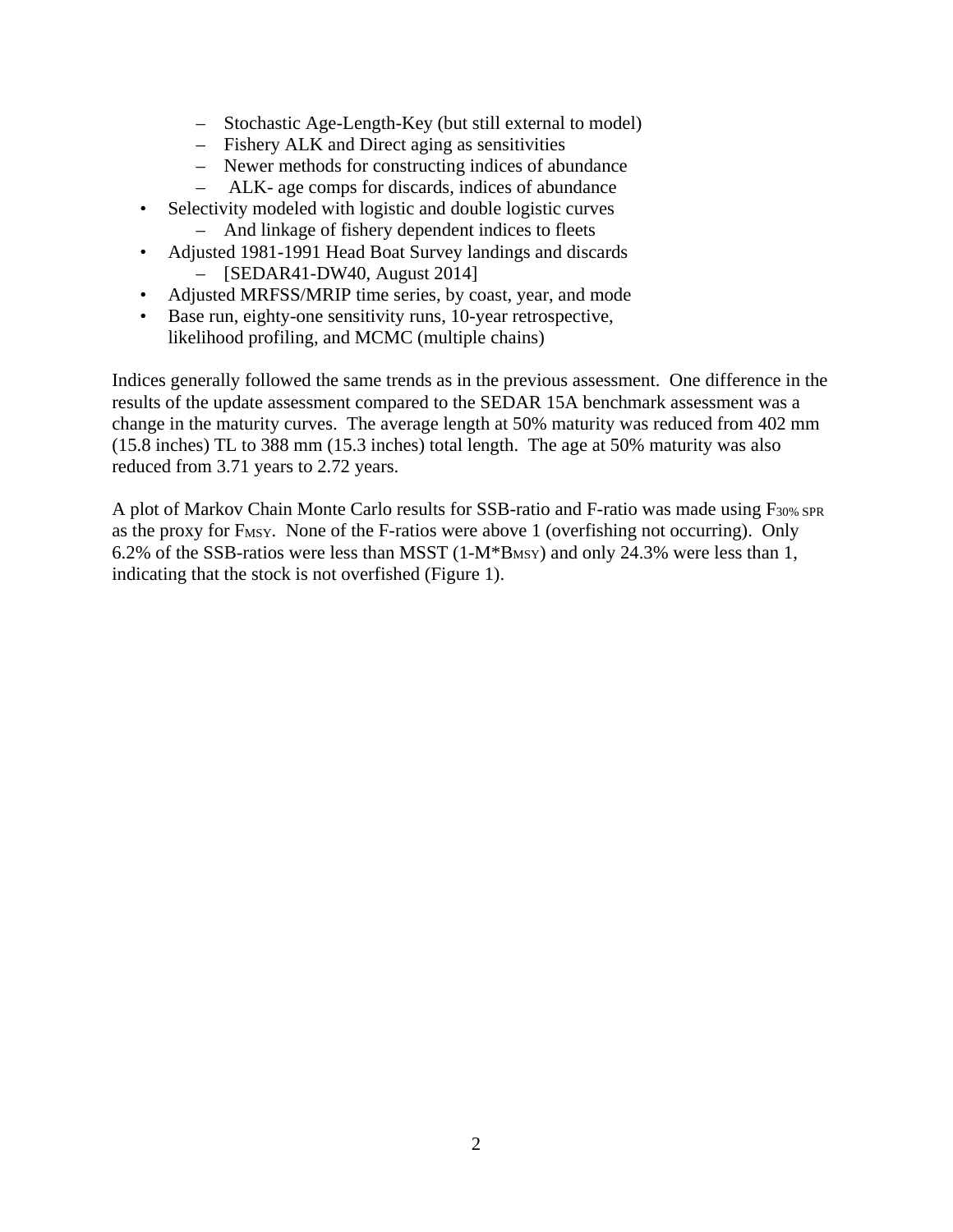

**Figure 1. Plot of Markov Chain Monte Carlo results for SSB-ratio and F-ratio** 

Results of most of the sensitivity runs also indicated the stock was below the overfishing threshold and above MSST (Figure 2). Exceptions were runs using low natural mortality, direct ageing, no age-composition indices (age-structured surplus production model), or with only a single fishery independent index (RVC or Riley's Hump) for model tuning.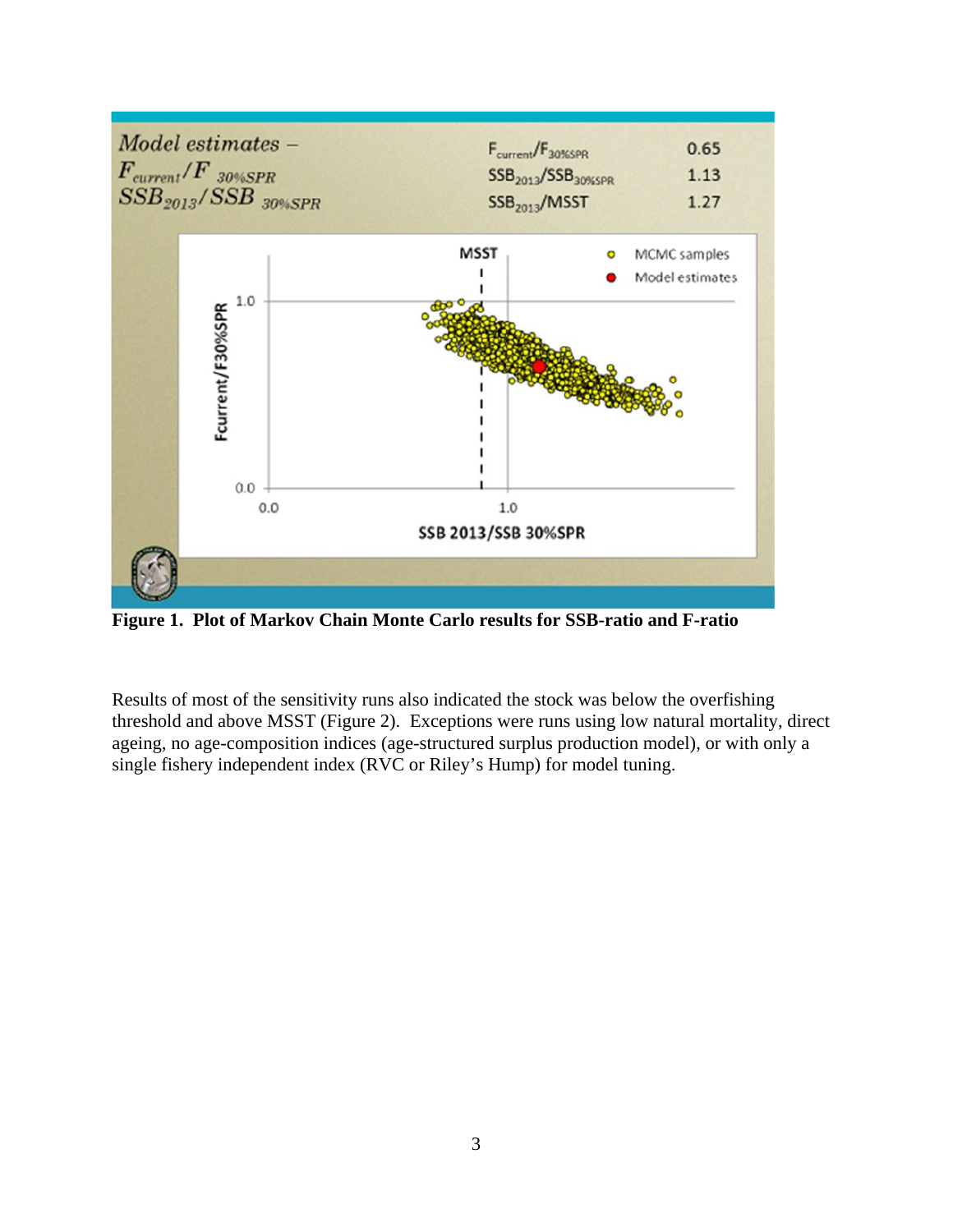

**Figure 2. Summary of sensitivity runs.** 

Upon reviewing the update assessment, the SSC passed the following motion.

## **The Committee accepts that the 2015 SEDAR 15a update assessment of mutton snapper represents the best available science and is suitable for the development of management advice.**

### **Motion passed 9-0**

Since a quorum is needed to vote on ABC projections, the SSC did not review projections or recommend OFL and ABC. Furthermore, some SSC members expressed concern about fitting the model with age composition estimates derived from age-length keys when direct aging of the catch was available. The SSC requested additional information to examine that fit versus model runs in which age composition was estimated via direct aging of the catch.

Approximately 85% of the mutton snapper stock occurs in the South Atlantic Council's jurisdiction. The South Atlantic SSC is scheduled to review the mutton snapper update assessment and vote on OFL and ABC when it meets in April. When the Gulf SSC meets again in May, it will review the South Atlantic SSC's recommendations and the results of the additional information requested. At that time, the SSC will decide whether it concurs with the South Atlantic SSC's recommendations.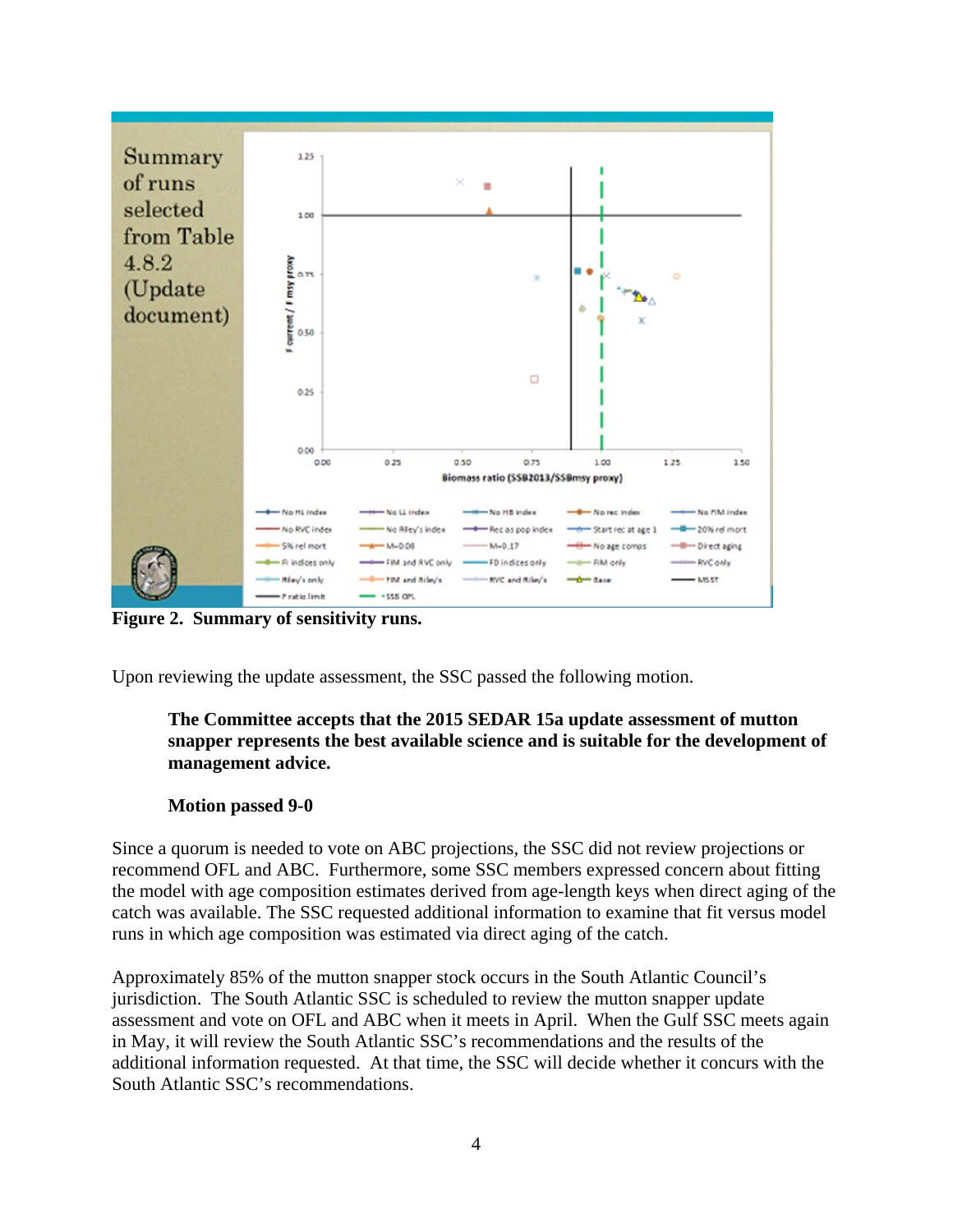#### **Minimum Stock Size Threshold Options Paper**

Dr. Shannon Cass-Calay reviewed an analysis prepared by the SEFSC of the probability that spawning stock will fall below the MSST in the absence of overfishing when  $M<sub>SST</sub> = (1 -$ M)\*BMFMT versus other MSST reference points. This analysis was requested by the interdisciplinary planning team that is developing a proposed amendment to adjust MSST for certain stocks managed by the Gulf Council. The analysis modeled three stocks using different proxies for MFMT (F<sub>MSY</sub> for bluefin tuna, F<sub>MAX</sub> for vermilion snapper and F<sub>30%</sub> SPR for gray triggerfish). For these stocks, estimated natural mortality (M) ranged from 0.14 to 0.27. In the model, abundance was varied randomly while the stock was fished at MFMT. Results showed that fewer than 5% of the model runs resulted in spawning stock levels below MSST at either (1- M)\*B<sub>MFMT</sub> or 0.75\*B<sub>MSY</sub>. None of the model runs resulted in spawning stock levels below MSST at  $0.50*B_{MSY}$ . These results indicate that for the stocks examined,  $(1-M)*B_{MFMT}$  appears to be a sufficient buffer against stocks dropping below MSST due to natural fluctuations. However, lower values of M did result in higher probabilities of the stock dropping below MSST despite not experiencing overfishing. As a result, the relationship may breakdown for very small levels of M < 0.1, in which case one might wish to adopt a definition for MSST that does not exceed 0.9\*BMFMT.

SSC members suggested that the analysis be conducted for stocks that have a very low M. One SSC member noted that the simulations did not account for all sources of uncertainty, and in his experience  $0.75*B<sub>MFMT</sub>$  seemed to produce better results than  $(1-M)*B<sub>MFMT</sub>$ . It was pointed out that in setting MSST, the Council needs to consider the costs associated with different levels of MSST. If MSST is only slightly below BMFMT, there is a risk of unnecessarily having to implement a rebuilding plan if the stock fluctuates below MSST but may recover on its own. On the other hand, if MSST is far below BMFMT, the likelihood of unnecessarily implementing a rebuilding plan is reduced, but the cost of rebuilding from a lower MSST will be greater.

Mr. Steven Atran reviewed the actions and alternatives in the MSST options paper. In Action 1, sub-options would define low M as either 0.15, 0.20, or o.25. Based on the SEFSC analysis,  $M=0.1$  might be worth considering as a low M options, and  $0.90*B<sub>MFMT</sub>$  might be worth considering as an alternative MSST. At the other end of the low M range, SSC members questioned whether 0.25 should be considered low M. Only two stocks in the Gulf for which M has been estimated are above that level; greater amberjack ( $M = 0.28$ ) and gray triggerfish ( $M =$ 0.27).

#### **SEDAR 45 Vermilion Snapper Terms of Reference and Project Schedule**

Dr. Julie Neer reviewed the terms of reference for the SEDAR 45 vermilion snapper standard assessment. Under TOR #2, it was noted that there are no new indices of abundance at this time, just additional data for existing indices.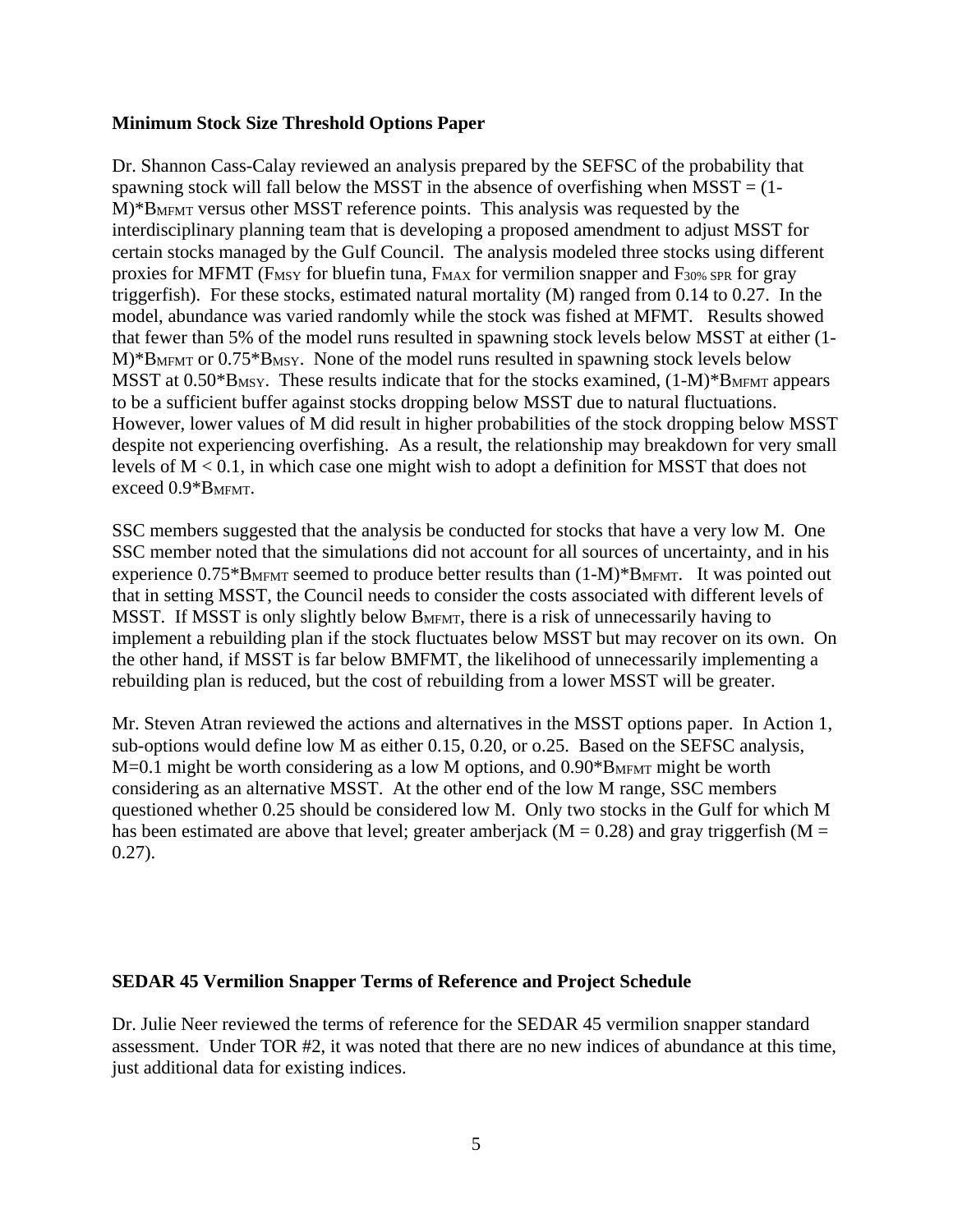Dr. Cass-Calay noted some changes from the previous update assessment that the Science Center intended to incorporate into the standard assessment. One change is that the model will be fitted to the shrimp effort data series rather than assume a mean shrimp bycatch throughout the series. The Science Center is also reevaluating how it produces discard estimates relative to the previous SEDAR 9 benchmark assessment. Dr. Cass-Calay stated that the Science center was not aware of any new information for vermilion snapper at this time, but it would like to incorporate any new fisheries-independent indices that become available. She asked that anyone who has new information about vermilion snapper that they would like to have considered in the assessment let her know.

An SSC member asked if inputs from the Deepwater Horizon spill could be incorporated into the assessment if feasible. Dr. Neer suggested that this could possibly be included as an episodic event under TOR #2. However, it was noted that the indices would have to show a decline in abundance in order to estimate an episodic M.

A suggestion was made to include the word "standard" in the title of the terms of reference. Dr. Neer responded that they had moved away from identifying assessments in the title as benchmark, standard, or update because of the public perception that standard and update assessments were a lower quality. However, she agreed to include somewhere in the TOR a notation that this is a standard assessment.

A request was made from staff to include in the TOR #5 a constant catch ABC projection that is equivalent to the annual ABC projection during the years for which the SSC makes a projection. A suggestion was made that the mean of the ABCs might serve as a constant catch alternative, but it would need to be analyzed further.

An SSC member suggested that, rather than include all tables and figures in the assessment document, that they be kept in an online digital archive with links from the assessment document. This would allow the document to be smaller in size while allowing more tables and figures to be made accessible that in the current format. Several SSC members expressed support for this approach. Dr. Neer noted that this would be a major change in how assessment documentation is provided.

Following the above discussion and suggestions, the SSC passed the following motion.

## **The Committee accepts the SEDAR 45 Vermilion Snapper TOR as modified.**

**Motion passed unanimously.** 

### **Review of Draft National Standard 1 Guideline Revisions**

Mr. Steven Atran reviewed a NMFS presentation on proposed revisions to the Magnuson-Stevens Act National Standard 1, 3, and 7 Guidelines. This was presented at the recent National SSC workshop and Council Coordinating Committee meeting, and will be presented at Council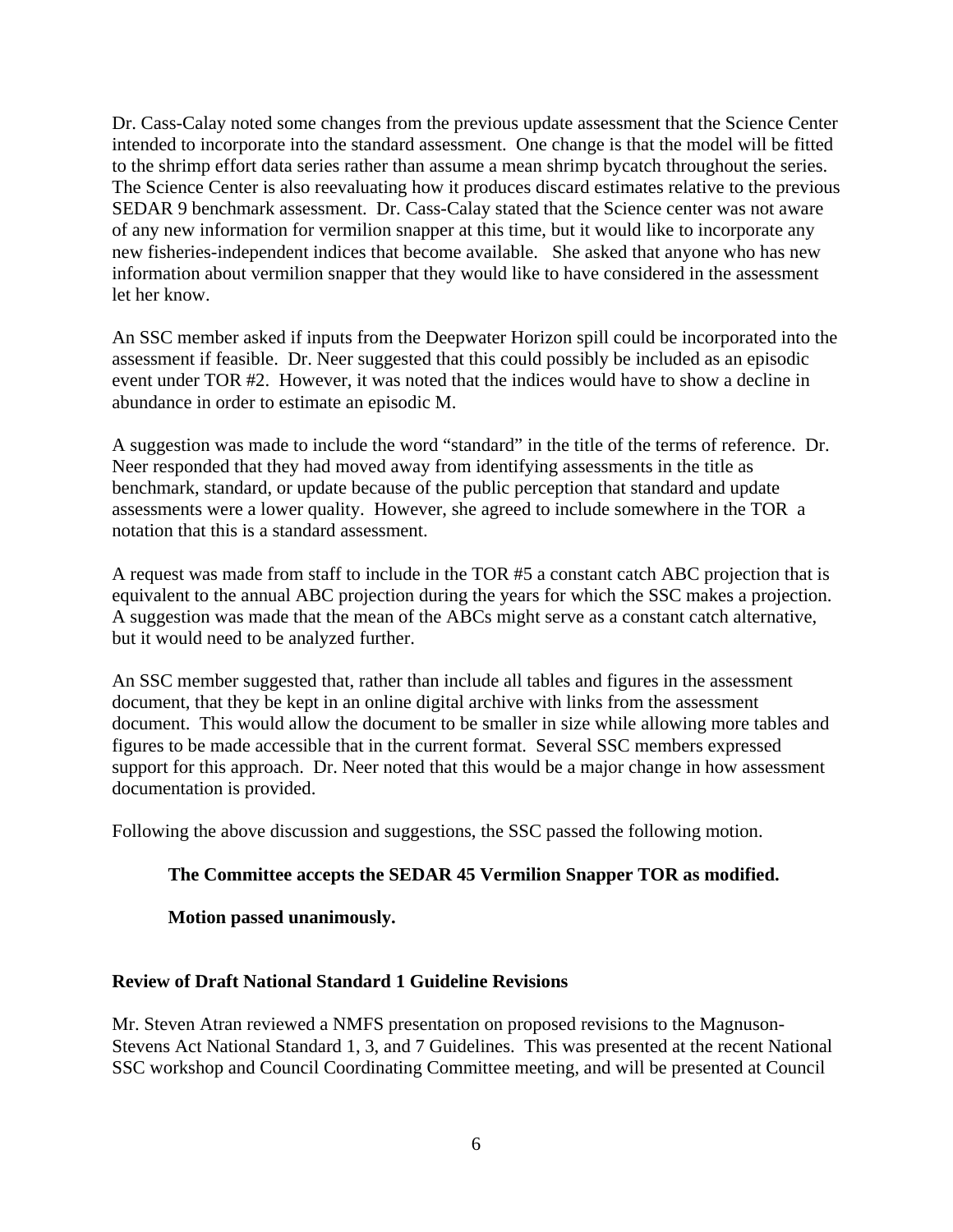meetings over the next couple of months. Mr. Atran also review the marked up document containing the proposed changes.

Under Rebuilding: Adequate Progress, the marked-up text contains a sentence on page 21 that states, "The Secretary shall review rebuilding plans at routine intervals that may not exceed two years…" It was pointed out that the Generic ACL/AM Amendment requires that Council staff examine inclusion/exclusion of species and species groupings in fishery management plans for suitability every five years. However, the Generic ACL/AM amendment provision may be more applicable to the National Standards guidelines section on stocks that require conservation and management than to the section on adequate progress for rebuilding plans.

The presentation included a slide that stated that the annualized expression of  $OY = ACL$ . The marked-up text included on page 16, under "Relationship between OY and the ACL framework", the statement, "An annual OY cannot exceed the ACL." SSC members felt that this was reversed and should read, "An ACL cannot exceed annual OY." This led to a discussion concerning the relationship between OY, ACL and ACT. Several SSC members felt that management should move from being driven by buffers to stay away from limits (MSY) to being target (OY) based. One SSC member suggested that this could be accomplished by setting ACT = OY, and then setting ACL at some level between ACT and OFL depending on how large a buffer is needed. This would make ACT the main reference point for management. It was pointed out that not all Councils use ACT, and the Gulf Council considers ACT unnecessary for IFQ managed sectors.

Under Phased-in ABC Control Rule, SSC members felt that clarification was needed as to what was meant by a "comprehensive analysis". It was suggested that a phase-in could result in overfishing continuing during the phase-in, which would violate the Magnuson-Stevens Act requirement to end overfishing immediately unless the catch was kept below OFL. However, if the phase-in catch is kept below OFL, the buffer between OFL and ABC for many Gulf stocks is so small that there would be little benefit to a phase-in. In addition, a phase-in would need to be incorporated into ABC projections.

Under the Carryover ABC Control Rule, this provision does not include any mention of uncertainty in the estimation of catches.

## **Review of NMFS Climate Strategy**

Dr. Roger Griffis, NOAA Office of Habitat Conservation, made a presentation via webinar of the NMFS Draft Climate Science Strategy. An SSC member noted that the Southeast Fisheries Science Center has an integrated ecosystem assessment group that is developing processes for ecosystem assessments, but is running into funding and staffing problems. Dr. Griffis responded that ongoing examples such as this would be useful in his attempts to gain funding for climate science. He noted that NOAA has ranked climates science as one of its top 3 priorities for FY 2016, and one of its top two priorities for FY2017. It was noted that increasing capacity to conduct climate-informed management strategy evaluations would likely require that each Science Center hire an MSE specialist. The Centers might consider diverting existing staff from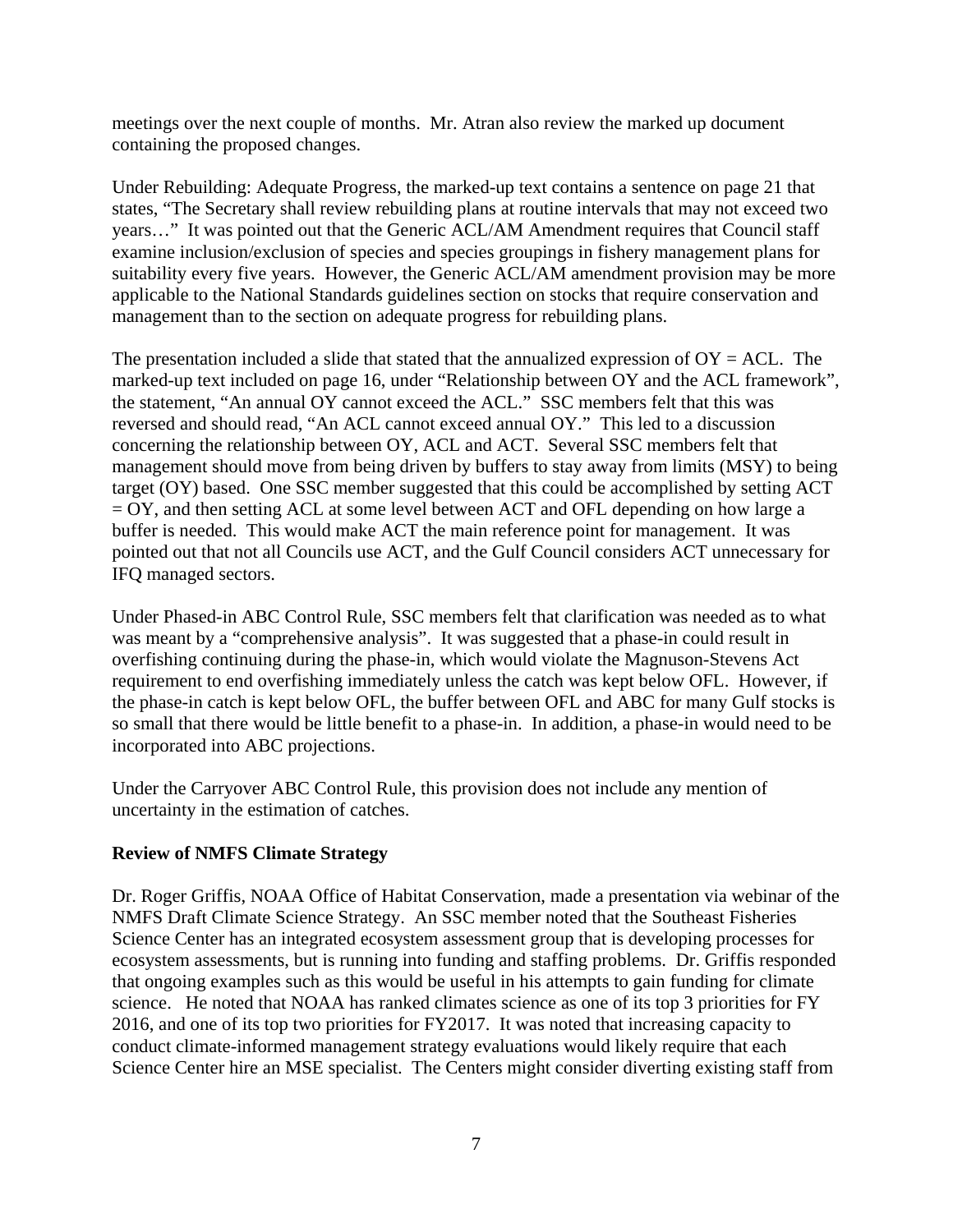stock assessments, but NMFS already has a shortage of assessment scientists and this would reduce NMFS's ability to do stock assessments.

It was noted that the Draft Climate Science Strategy does not contain any mention of mitigation efforts or technology to reduce human impacts such as increased use of hybrid engines. Dr. Griffis responded that NMFS might be able to partner with other agencies to address this issue.

An SSC member asked if the Draft Climate Science Strategy incorporated actions related to state responsibilities and needs. Climate change actions taken by the states could have impacts on species that inhabit state waters during early periods of their life cycle. Dr. Griffis responded that some of the state information needs are the same as the federal needs, but that he would reach out to the state agencies for input.

An SSC member asked how closely NMFS will work with Landscape Conservation Cooperatives (LCCs) that are working on similar issues. Dr. Griffis responded that he recognizes the importance of LCCs and efforts are being made to work with them.

A question was asked as to how often ecosystem status reports would be updated. Every two to three years was suggested, but this was felt to be too infrequent. Some Science Centers produce quarterly status reports which allow them to more quickly identify any changes.

## **National SSC Workshop V Summary**

SSC members and staff who attended the National SSC V Workshop in Honolulu gave their impressions of the meeting. In general, the meeting was felt to be well organized and productive, but it attempted to address too many issues in too short a time. Of note was the introduction of the term, "model resistant stocks", a term which has been applied in some regions to stocks for which fits of assessment models always seem to be poor. SSC attendees felt that this term was a misnomer. Stocks are not model resistant. Rather, in these cases the selected and parameterized models are mis-specified, or other sources of error exist, such that stock dynamics are not fully accounted for by the models.

One SSC attendee expressed concern about the need to incorporate stakeholder needs into the process. A staff member noted an almost complete lack of discussion of recreational fishery concerns. It was noted that, in Hawaii, anyone can buy a commercial license for \$20 and become a commercial fisherman.

Western Pacific Council staff is in the process of consolidating comments made by the workshop participants, and will circulate a draft in the near future. Their immediate objective is to formulate recommendation from the workshop to bring to the June CCC meeting. The next National SSC workshop will be hosted by the Pacific Fishery Management Council.

### **Ecosystem Working Group Summary**

Dr. Morgan Kilgour reported the results of a meeting of the Ecosystem Working Group held September 19, 2014. The working group developed an initial set of suggested goals and